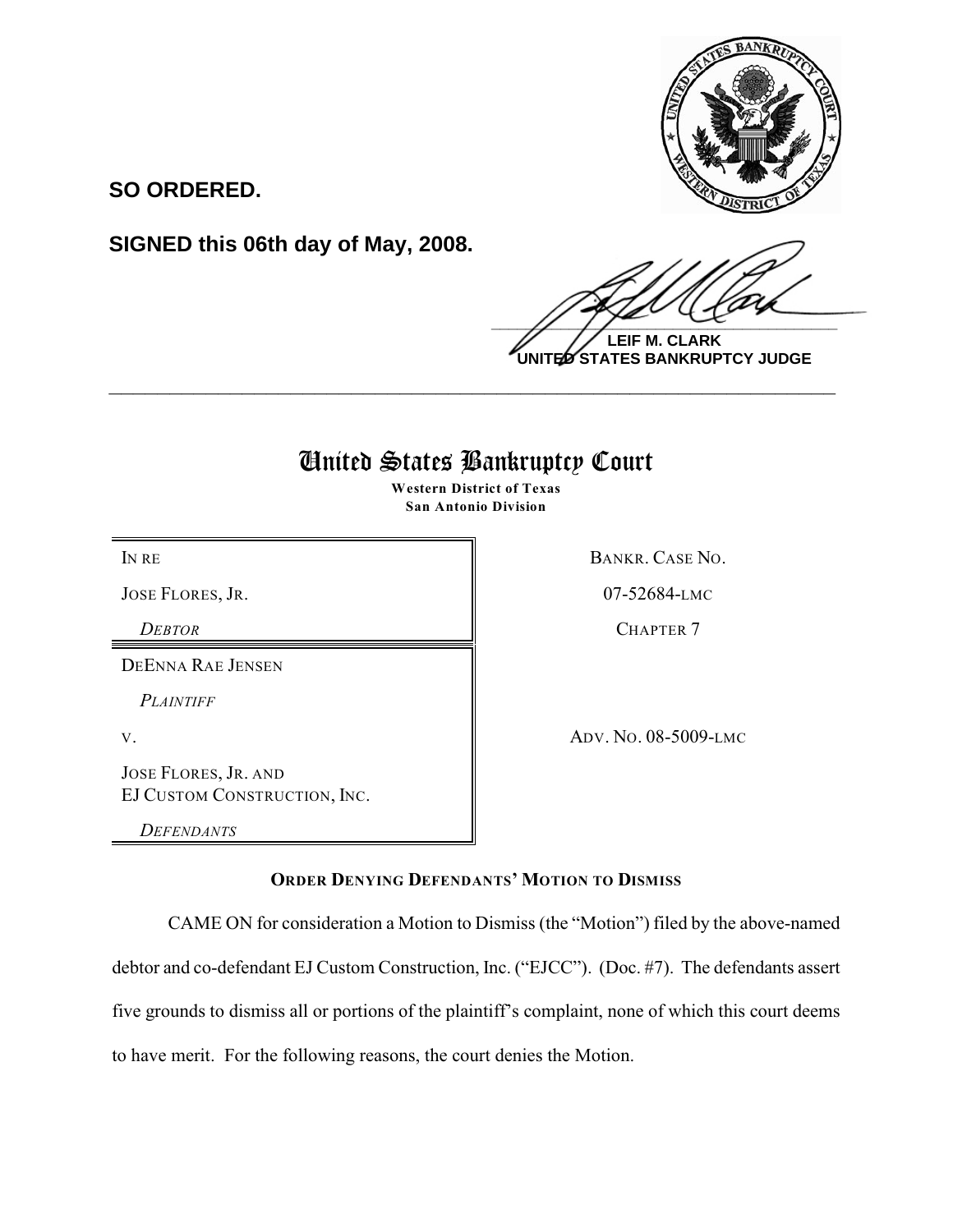#### *The Court Has Jurisdiction over EJCC and the Claims Asserted Against It.*

The debtor's first ground for dismissal is that this court lacks subject matter jurisdiction and personal jurisdiction over EJCC. His rationale for both contentions is that EJCC is not a debtor and so, according to the debtor, none of the dischargeability claims asserted by the plaintiff can apply to the non-debtor entity. The debtor is wrong on both accounts. This court has subject matter jurisdiction over the plaintiff's *claims* because they arise under title 11 — they are dischargeability claims under chapters 5 and 7 of title 11. 28 U.S.C.  $\S$  1334(b); 11 U.S.C.  $\S$  523(a), 727(a). What the debtor apparently means to argue is that a discharge cannot affect the liability of a non-debtor entity. *See* 11 U.S.C. § 524(e) ("Except as provided in subsection (a)(3) of this section, discharge of a debt of the debtor does not affect the liability of any other entity on, or the property of any other entity, for such debt."). Granted, section 524(e) may have the effect of restricting this court's authority to enter a discharge order purporting to affect EJCC's liability on the debtor debt to the plaintiff. But whatever restrictions section 524(e) places on this court's orders has no effect on this court's subject matter jurisdiction. *See Republic Supply Co. v. Shoaf (In re Shoaf),* 815 F.2d 1046, 1052 (5th Cir. 1987) (citing *Stoll v. Gottlieb,* 305 U.S. 165, 169 n.8, 59 S.Ct. 134, 136 n.8, 83 L.Ed. 104 (1938)). In all events, the debtor's contention is without merit in light of the plaintiff's alter ego claim. That is to say, the plaintiff is not objecting to the discharge of EJCC's debts. She is objecting to the discharge of debts owed by the debtor which he incurred directly or through his alter ego. If the plaintiff's allegations are correct, then the court may ignore the corporate fiction and treat EJCC as the debtor's "other self." Actions of the debtor's "other self" may be imputed on the debtor for the purposes of determining dischargeability of the debtor's debts. *See Kendall v. Turner (In re Turner),* 335 B.R. 140, 148 (Bankr. N.D. Cal. 2005) (Tchaikovsky, J.) (sustaining an objection to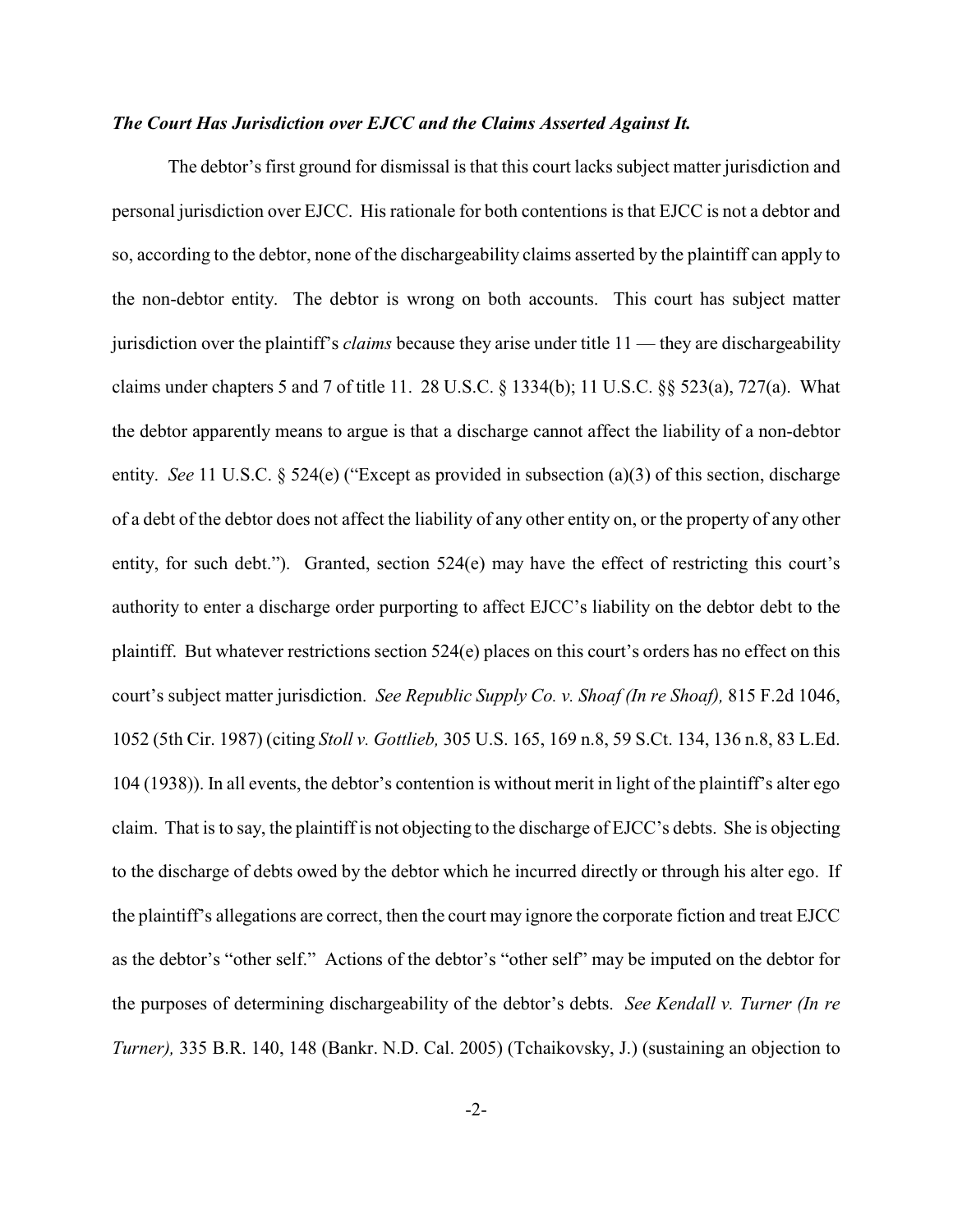discharge under section 727(a)(2)(A) where the debtor, through his alter ego, fraudulently transferred property to hisspouse within one year of the petition date); *see also Freelife Int'l, LLC v. Butler (In re Butler)*, 377 B.R. 895, 919-20 (Bankr. D. Utah 2006); *Dulbina of America, Ltd. v. Sklarin (In re Sklarin),* 69 B.R. 949, 954 (Bankr. S.D. Fla. 1987) (citing *In re F & C Services, Inc.,* 44 B.R. 863, 868 (Bankr.S.D.Fla.1984)); *see also Blomberg v. Riley (In re Riley),*351 B.R. 662, 671-72 (Bankr. E.D. Wis. 2006) ("When one legal entity is but an instrumentality or alter ego of another, by which it is dominated, a court may look beyond form to substance and may disregard the theory of distinct legal entities in determining ownership of assets in a bankruptcy proceeding."); *Blomberg v. Riley (In re Riley),*351 B.R. 662, 671-72 (Bankr. E.D. Wis. 2006). While Texas law is slightly different on this issue, as the court will discuss further below, the plaintiff has alleged sufficient facts to state a claim to hold the debtor liable for EJCC's debts.

The debtor's argument that this court lacks *personal* jurisdiction over EJCC likewise is without merit. The plaintiff alleges, and the debtor does not contest, that EJCC is a corporate entity incorporated in Texas with its principal place of business in Texas. That is more than enough to hold EJCC amenable to this court's personal jurisdiction. And, regardless of where EJCC is located, this court has original and *exclusive* jurisdiction over the debtor's ownership interest in EJCC because it is either property of the debtor or property of the estate. *See* 28 U.S.C. § 1334(e)(1); 11 U.S.C.  $§ 541(a)(1).$ 

#### *Subject Matter Jurisdiction and Res Judicata*

The debtor's next ground for dismissal is somewhat unclear. The debtor apparently contends that the state court judgment, which confirmed an arbitration award in favor of the plaintiff, acts as *res judicata* and somehow divests this court of subject matter jurisdiction over all occurrences prior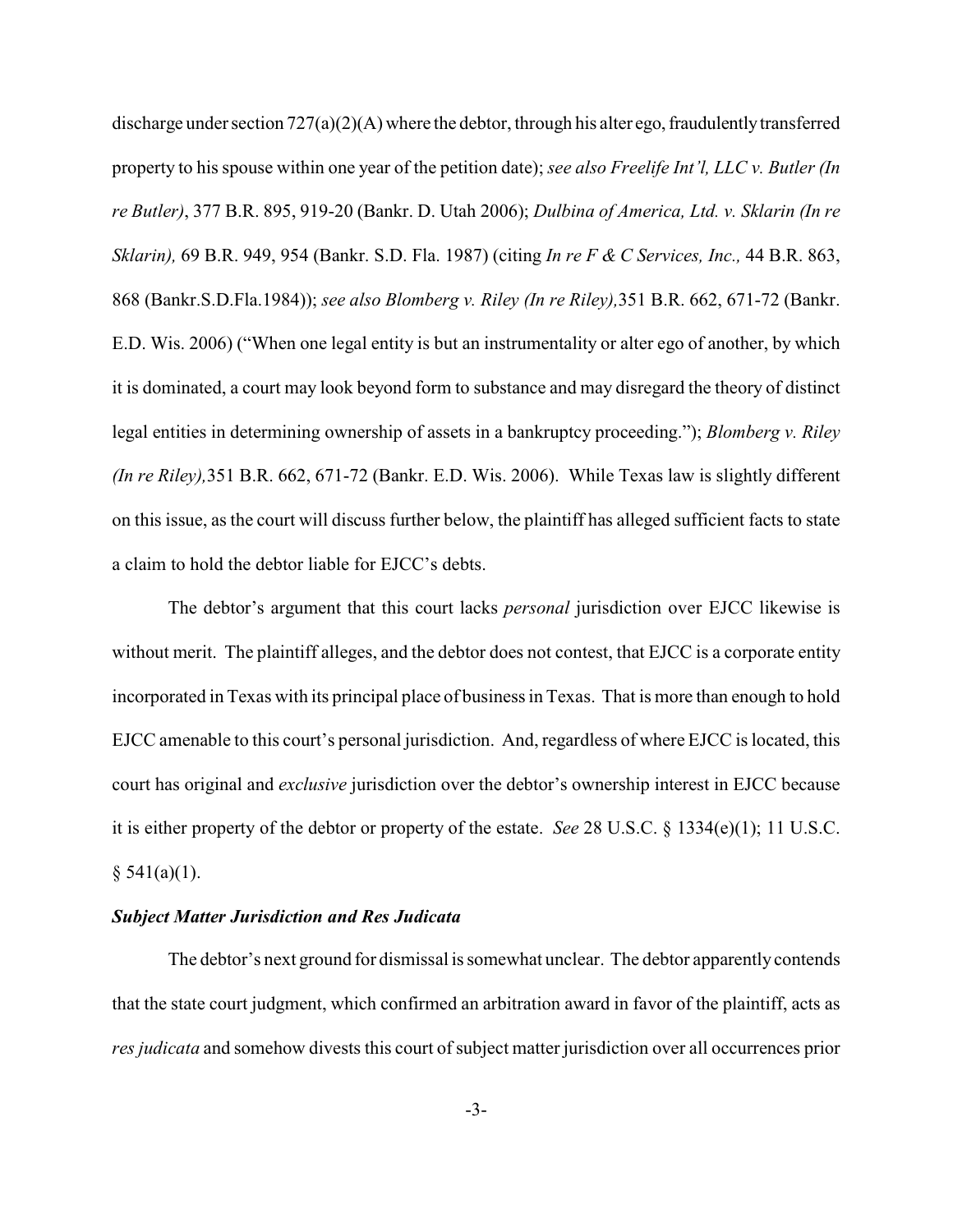to the state judgment. All "new claims," according to the debtor, are barred by the doctrines of "res judicata, collateral estoppel, and preclusion." Motion to Dismiss ¶¶ 2-3. Of course, the debtor cites no authority for the proposition and further fails to explain how these doctrines would divest this court of subject matter jurisdiction. The principle of *res judicata* is not a matter of jurisdiction. "The doctrine of*res judiciata* contemplates, at a minimum, that courts be not *required* to adjudicate, nor defendants to address successive actions arising out of the same transaction . . . ." *Nilsen v. City of Moss Point, Miss.,* 701 F.2d 556, 563 (5th Cir. 1983) (emphasis added). If we expand on the debtor's argument, we see just how absurd it is. In essence, what the debtor argues is that a claim asserted in a prior action is*res judicata* and bars the current action. Continuing that logic, the court cannot rule on the merits of the current matter because another court of competent jurisdiction has already made a ruling on the merits of the same matter. The debtor's logic is sensible thus far. But if *res judicata* divested this court of subject matter jurisdiction over the plaintiff's claims, as the debtor contends, this court would also lack the authority to make that determination. Does that mean that no court could ever rule that *res judicata* bars the current action? Under the debtor's logic, the answer is yes. Surely, that cannot be right. *Res judicata* is not a matter of jurisdiction; it is a matter of judicial economics.

The debtor also argues that this court lacks jurisdiction over all claims related to the debtor's conduct before the entry of the state court's order confirming the arbitration award, and that any new claim is barred by *res judicata* based on the arbitration award (and the order confirming that award). Motion,  $\P$  3. The court has already addressed the first part of this contention. The latter part of the contention is equally without merit. The "new claims" asserted by the plaintiff in her complaint cannot be barred by *res judicata* because they *could not have been* asserted in the prior arbitration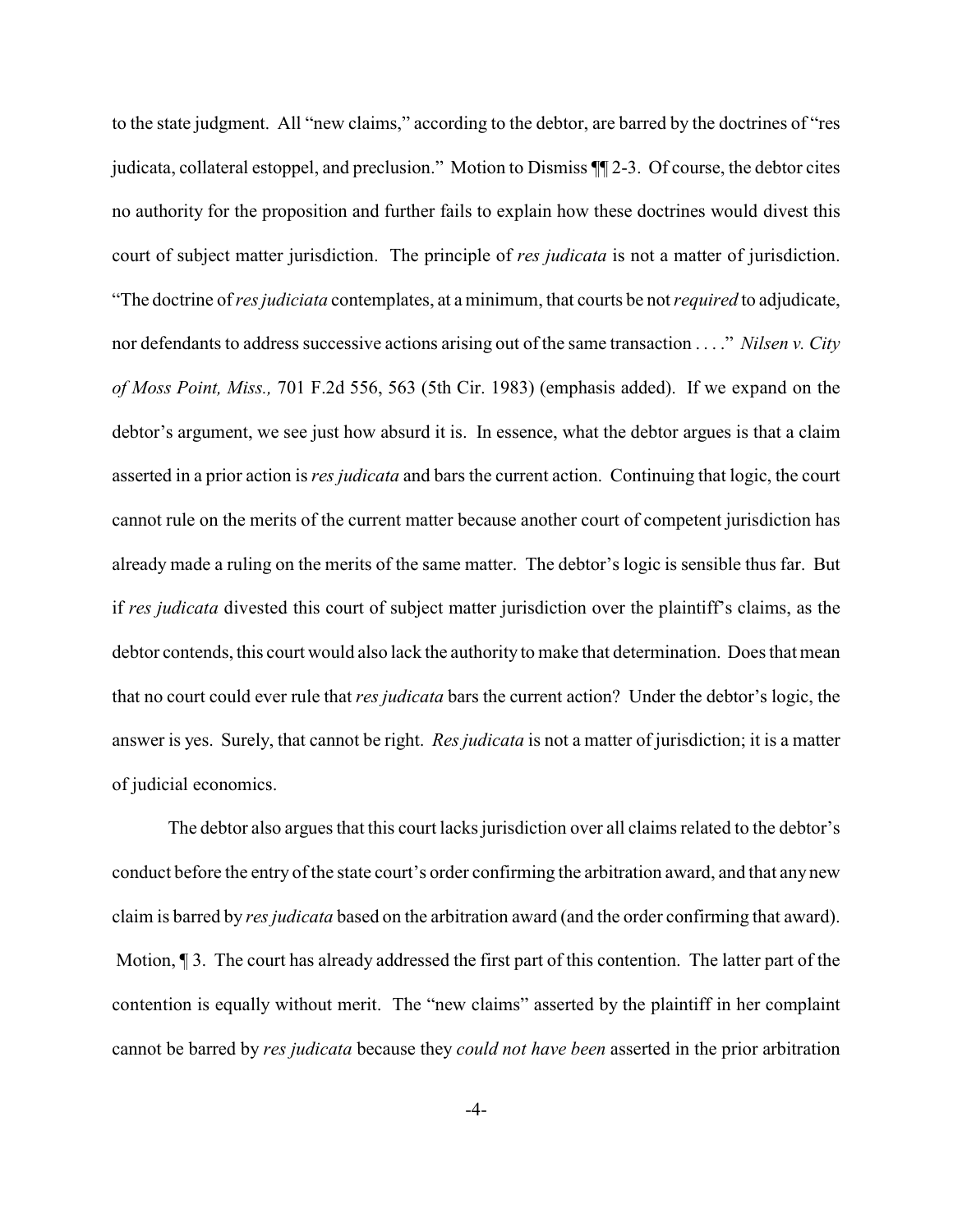proceeding.<sup>1</sup> The court is well aware that the issues litigated in the prior arbitration proceeding may be factually similar to the plaintiff's allegations in the present complaint. Factual *similarity*, however, is not sufficient to apply *res judicata*. *See Petro-Hunt,* 365 F.3d at 396. ("As the United States correctly points out, these observations of factual similarity, although potentially relevant for purposes of collateral estoppel, are not relevant to *res judicata.*"). For true *res judicata* to bar the plaintiff's claims in this action, the court must find that the plaintiff asserted, or could have asserted, the *same* claims in the prior action. *See id.* Because the debtor did not file bankruptcy until after the conclusion of the arbitration proceeding, the claims asserted in this adversary proceeding relating to the debtor's discharge — could not have been asserted in the prior litigation. Accordingly, *res judicata* does not apply.

The debtor further contends that collateral estoppel applies bars any "new claim" arising from the debtor's conduct after the entry of the judgment confirming the arbitration award. ¶ 3. The debtor's argument is misplaced, however. Collateral estoppel precludes a party from re-litigating the same *issue* where a court of competent jurisdiction has already decided that issue.<sup>2</sup> If it is the

<sup>&</sup>lt;sup>1</sup> The test for *res judicata* in the Fifth Circuit has four elements: (1) the parties are identical or are in privity; (2) the judgment in the prior action was rendered by a court of competent jurisdiction; (3) the prior action was concluded by a final judgment on the merits; and (4) the same claim or cause of action was involved in both actions. *Test Masters Educ. Servs., Inc. v. Singh,* 428 F.3d 559, 571 (5th Cir. 2005) (citing *Petro-Hunt, L.L.C. v. United States,* 365 F.3d 385, 395 (5th Cir.2004)). The doctrine applies equally with respect to a final judgment confirming an arbitration award. *See Myer v. Americo Life, Inc.,* 469 F.3d 731, 733 (8th Cir. 2006) (applying Texas law to find that *res judicata* barred relitigation of the subject of a final judgment confirming an arbitration award); *see also Nauru Phosphate Royalties, Inc. v. Drago Daic Interests, Inc.,* 138 F.3d 160, 166-67 (5th Cir. 1998) (concluding that a party who did not participate in the arbitration process was nevertheless bound by its award where the non-participating parties had "related and congruent interests" with the participating parties) (citing *Isidor Paiewonsky Assocs., Inc. v. Sharp Props., Inc.*, 998 F.2d 145, 155 (3d Cir. 1993); *Cecil's, Inc. v. Morris Mech. Enters., Inc.,* 735 F.2d 437, 439-40 (11th Cir. 1984); *In re Oil Spill by the "Amoco Cadiz",* 659 F.2d 789, 795-96 (7th Cir. 1981)). All four elements must be met if *res judicata* is to bar the current action.

<sup>&</sup>lt;sup>2</sup> The elements of collateral estoppel are that: (1) the issue at stake is identical to the one involved in the earlier action; (2) the issue was actually litigated in the prior action; and (3) the determination of the issue in the prior action was a necessary part of the judgment in that action. *Petro-Hunt,* 365 F.3d at 397 (citing *Stripling v. Jordan Prod. Co., LLC,* 234 F.3d 863, 868 (5th Cir. 2000)).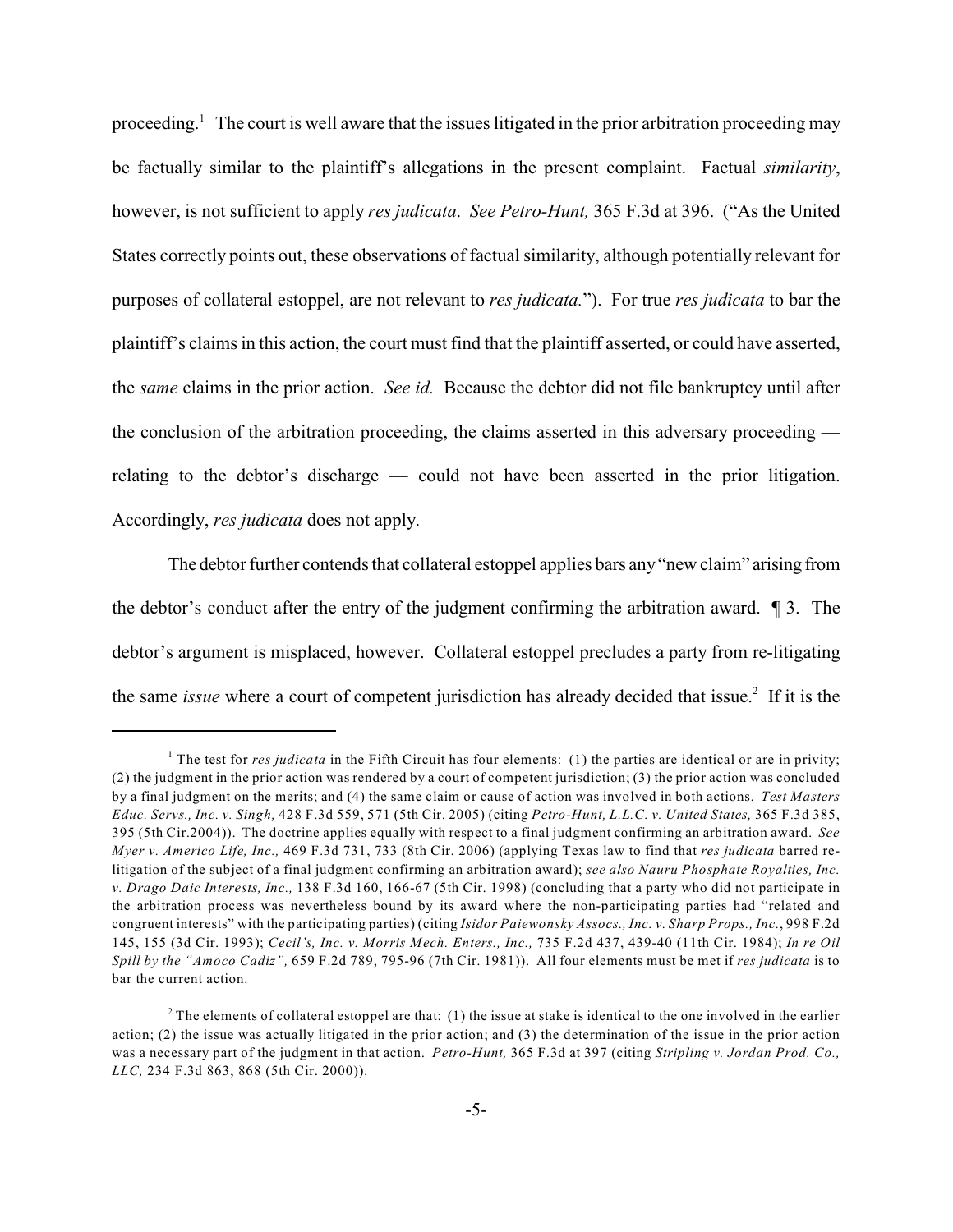debtor's contention is that the plaintiff may not assert any *claims* based on conduct occurring after the order confirming the arbitration award, that argument must fail as a matter of law. Collateral estoppel does not bar successive claims, it bars successive litigation over the same issue. If it is the debtor's contention that collateral estoppel precludes the plaintiff from re-litigating any *issue* arising from the debtor's conduct *after* the conclusion of the arbitration proceeding, that argument must also fail as a matter of law. If the debtor's alleged conduct did not occur until *after* the matters were decided by the arbitrator, the plaintiff could not have litigated, and the arbitrator could not have ruled on, those legal or factual issues until now.

#### *The Plaintiff Has Stated a Claim Based on Fraudulent Conduct.*

The debtor's third ground for dismissal is that the arbitration award contains no specific finding of fraud, nor does the order confirming that award. Motion,  $\P$ 4.<sup>3</sup> Without a specific finding, the debtor argues, the plaintiff fails to state a fraud claim upon which relief may be granted. The court finds this argument to be misplaced as well. While the plaintiff alleges that a prior arbitration award made sine findings of fraud, she does not rely on the findings of that arbitration award to state her claims. Instead, the plaintiff sets forth allegations that may have been the subject of the dispute before the arbitration award. Having laid out these allegations, the plaintiff requests the denial of debtor's discharge or a declaration that certain debts are non-dischargeable. While it may be the case that the underlying facts which form the basis of the plaintiff's complaint were litigated during the prior arbitration proceeding, $4$  the court finds that, even if we ignore that award, the plaintiff has set

 $3$  This contention is either confused or disingenuous, because the debtor contends only two paragraphs below that the arbitration award *did* make a finding of fraud.

On this ground to dismiss, the debtor does not argue *res judicata* or collateral estoppel. Accordingly, the court <sup>4</sup> will not address whether those doctrines apply in this context.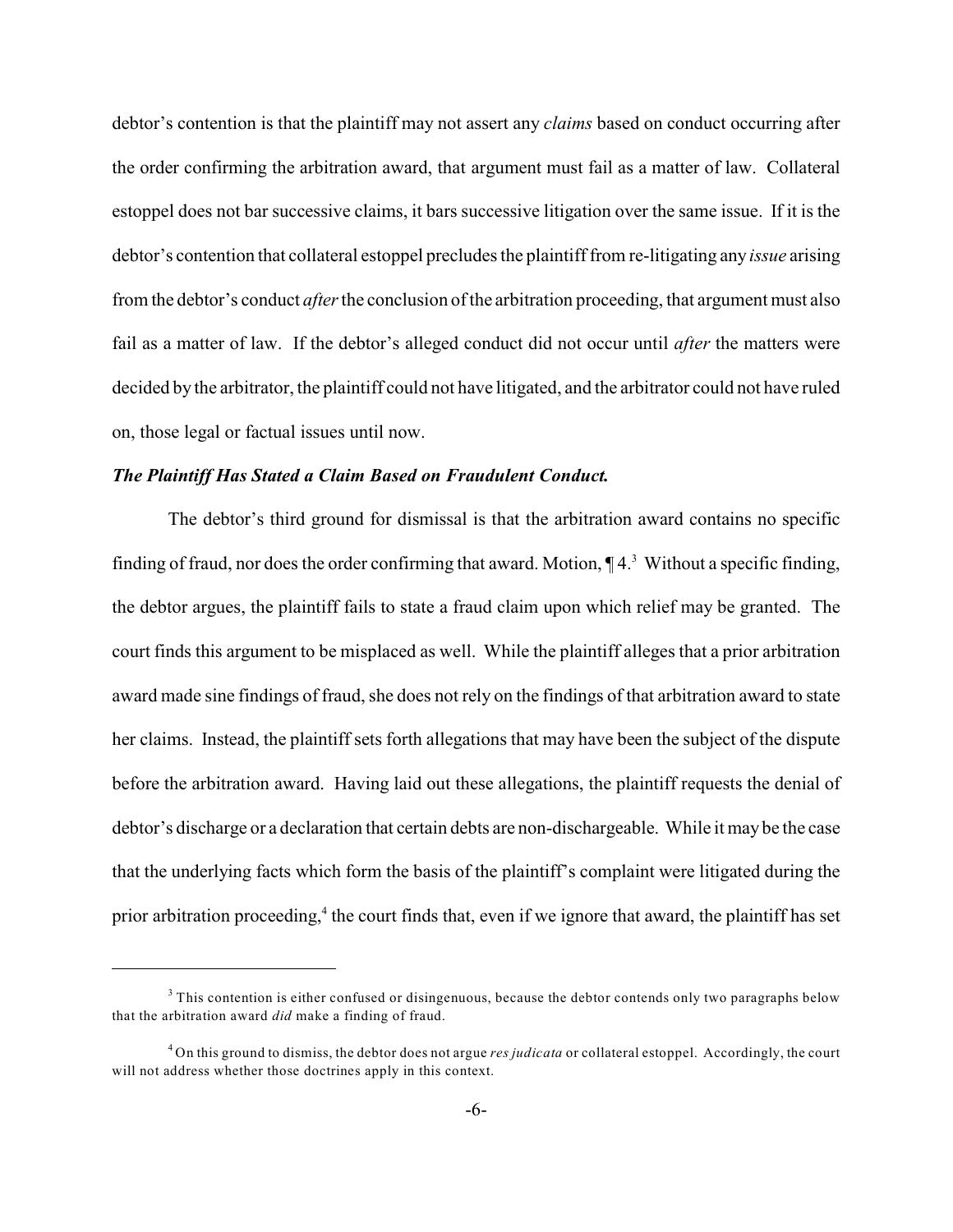forth sufficient allegations in her complaint to state a claim upon which relief may be granted. That is to say, regardless of what findings were made in the arbitration award, the court finds that the plaintiff has alleged a *prima facie* case for denying the debtor's discharge or declaring the debts to be non-dischargeable.

#### *Veil Piercing and Alter Ego Claims*

The debtor's fourth ground for dismissal is a specific request to dismiss the plaintiff first cause of action, an alter ego claim. The debtor asserts two arguments for dismissing this claim. The first argument is that the complaint does not state a claim upon which relief may be granted. The second argument is that collateral estoppel, or issue preclusion, bars this claim because it could have been, but was not, raised during the arbitration proceeding.

The first part of these arguments is without merit. The plaintiff alleges in her complaint that the debtor used EJCC to perpetuate an actual fraud on the plaintiff. She further alleges that the debtor personally benefitted from this fraud. These allegations, alone, are sufficient to hold the debtor individually liable for EJCC's contractual debts under a veil piercing theory. *See generally Cadle Co. v. Brunswick Homes, LLC (In re Moore),* 379 B.R. 284, 291 (Bankr. N.D. Tex. 2007). It is unclear from the complaint whether the plaintiff seeks to hold the debtor liable for EJCC's debt,<sup>5</sup> whether the plaintiff seeks to reach EJCC's corporate assets to satisfy her judgment against the debtor,<sup>6</sup> or whether the plaintiff literally seeks to disregard the corporate fiction and to treat EJCC's

 $<sup>5</sup>$  The plaintiff alleges that she holds a judgment against both the debtor and EJ, jointly and severably. She</sup> further alleges that EJ is now defunct and so she seeks to hold the debtor accountable for the judgment

<sup>&</sup>lt;sup>6</sup> This theory is commonly known a "reverse piercing" and widely recognized by the Fifth Circuit. See, e.g., *Schimmelpenninck v. Byrne (In re Schimmelpenninck),* 183 F.3d 347, 360 (5th Cir. 1999).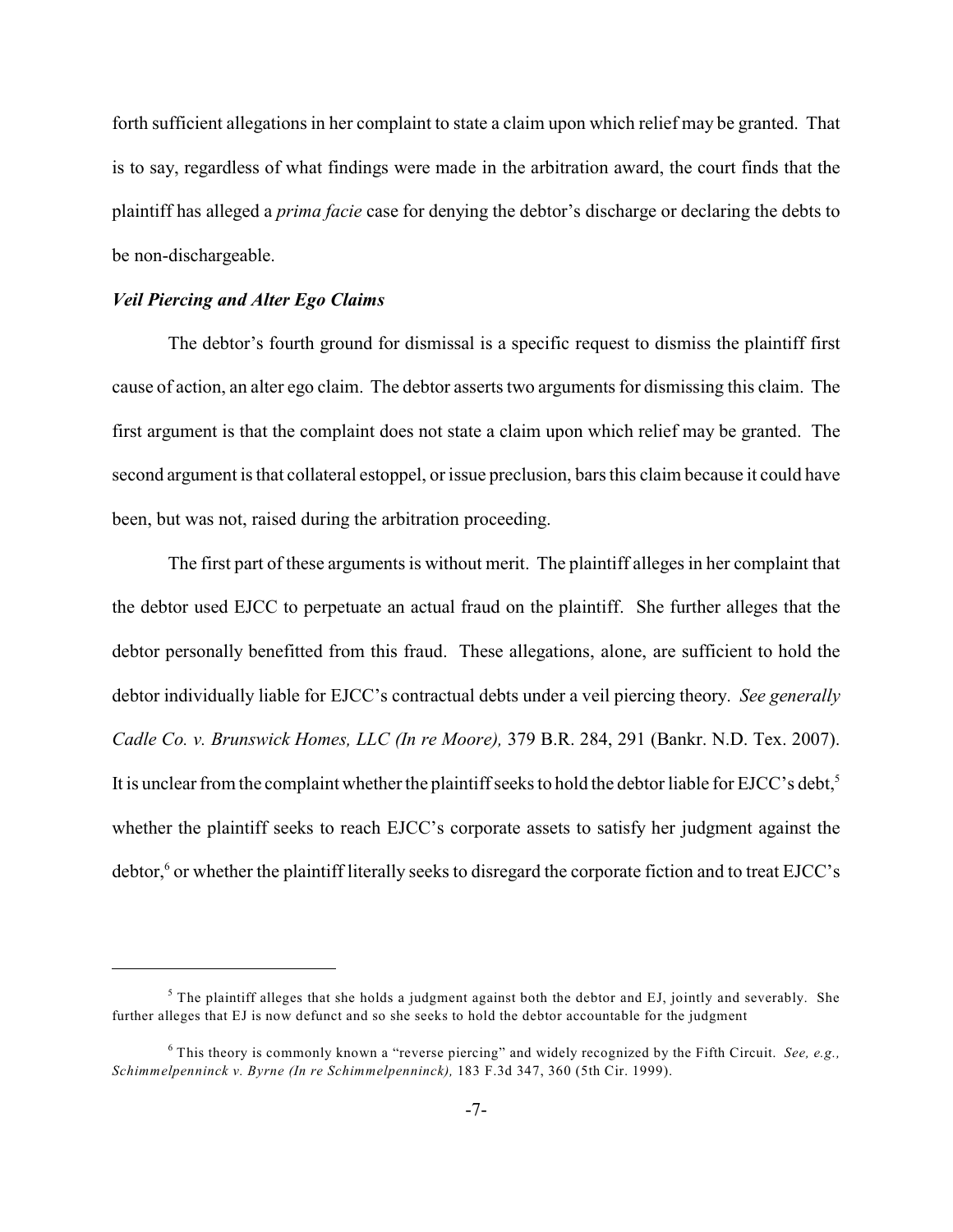actions as the debtor's own actions.<sup>7</sup> In all events, under the right circumstances, the law supports all three, and the plaintiff has alleged the circumstances which, if proven, would entitle her to the relief requested.

The debtor's alternative contention that collateral estoppel precludes an alter ego claim also fails. The debtor has not established what issues were presented to the arbitrator in the prior proceeding. There is, therefore, at least a genuine issue of material fact which requires additional proof — that is, the court must consider some evidence on what issues were litigated and decided in the arbitration proceeding. *See* Fed. R. Civ. P. 12(d) ("If, on a motion under Rule 12(b)(6) or 12(c), matters outside the pleadings are presented to and not excluded by the court, the motion must be treated as one for summary judgment under Rule 56."). Implicit in the debtor's argument is that the plaintiff cannot collaterally attack her own judgment by disregarding the corporate fiction and suing EJCC too when she had the opportunity to do so before. First, this argument is one for *res judicata*, not collateral estoppel. Second, an alter ego claim is not an independent claim, but simply a means of enforcing a claim or judgment. *See Matthews Construction Co. v. Rosen,* 796 S.W.2d 692, 694 (Tex. 1990) (holding that a subsequent action to enforce a prior judgment against an alter ego was not barred by *res judicata*). And finally, the plaintiff alleges that she holds a judgment against both the debtor *and* EJCC, jointlyand severably. According to the complaint, then, the plaintiff *did* sue and obtained a judgment against EJ. Taking this allegation as true, the plaintiff's alter ego claim or remedy is not barred by *res judicata* or collateral estoppel. *See id.*.

*See, e.g., Kendall v. Turner (In re Turner),* 335 B.R. 140, 148 (Bankr. N.D. Cal. 2005) (finding that the debtor, <sup>7</sup> through his corporate entity, under an alter ego theory, had made fraudulent transfers).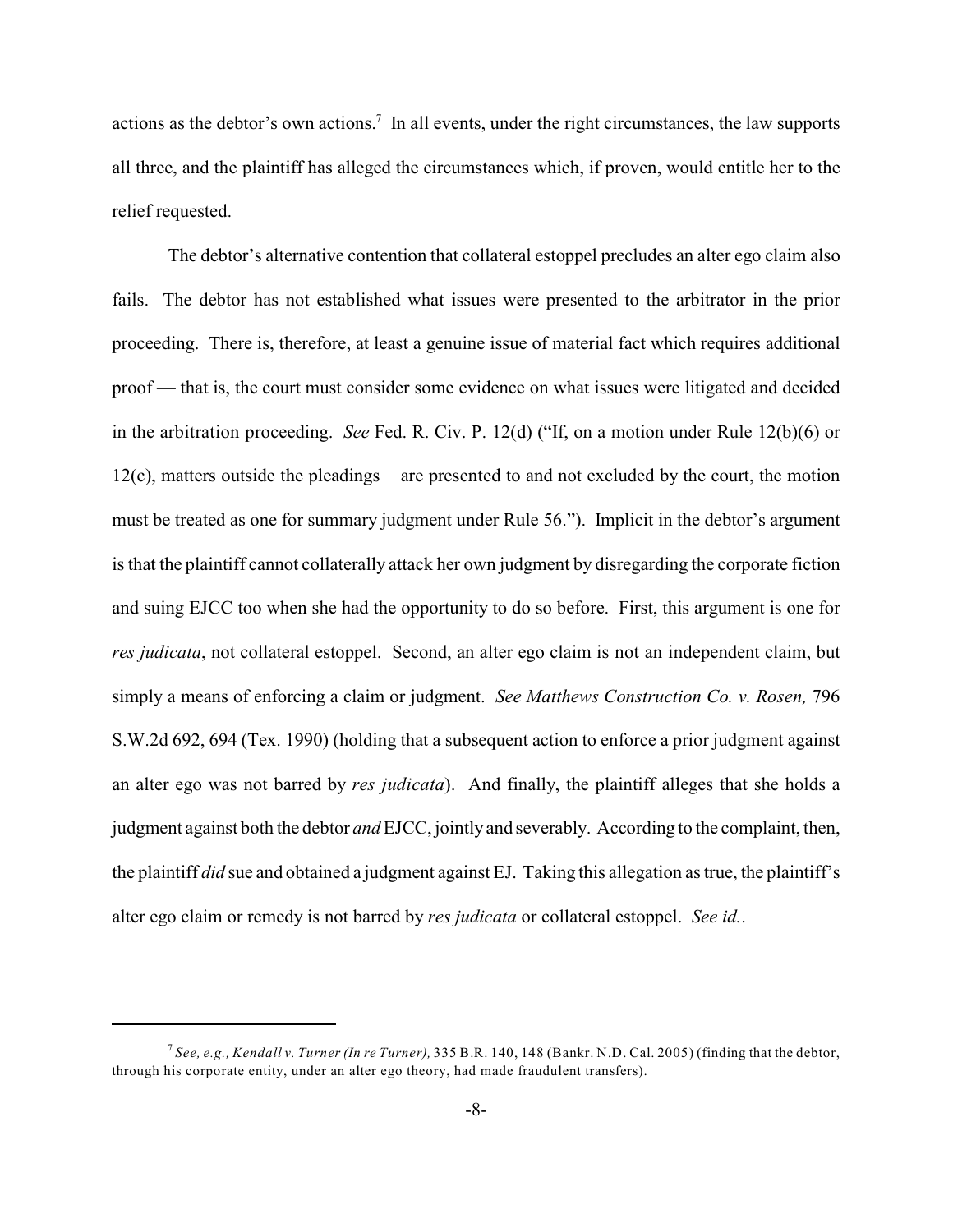#### *The Converse of Collateral Estoppel*

Rather than attempting to paraphrase the debtor's final ground for dismissal, it is better to

provide the debtor's full argument:

#### V. Motion to Dismiss All Claims Related to Fraud Asserted Under 11 U.S.C. § 523

6. There is a finding at Paragraph 14 in the Award of Arbitration concerning "fraud and/or a violation of the Texas Deceptive Trade Practices Act." This finding appears to be based upon spoliation, and any finding of fraud rendered is also specifically based upon a "preponderance of the evidence" standard. Because Texas law requires a specific finding of fraud, and further that fraud be found by "clear and convincing evidence," the Judgment and incorporated findings of the arbitrator do not constitute findings of fraud sufficient to bar a discharge of debtor or debt. Because any further consideration of the issue of fraud is barred by the doctrines of collateral estoppel and res judicata, all claims concerning dischargeability as related to fraud under 11 U.S.C § 523 must be dismissed under Rule 12(b)(6) for failure to state a claim.

Motion,  $\sqrt{\frac{1}{16}}$  6. Once again, the debtor presents matters beyond the pleading and asks this court to rule as a matter of law. Treating this motion as one for summary judgment, the court must deny the debtor's request because there remain genuine issues of material fact with regard to the specific findings of the arbitrator. *see* Fed. R. Civ. P. 12(d), 56(d)(1). Furthermore, regardless of the proof required for a civil fraud cause of action under Texas law, non-dischargeability claims under section 523(a)require proof by a preponderance of the evidence. *Grogan v. Garner,* 498 U.S. 279, 290, 111 S.Ct. 654, 661, 112 L.Ed.2d 755 (1991). And, despite the elemental differences between civil fraud claims under state law and non-dischargeability claims under section 523(a), a prior state court judgment finding the debtor liable for fraud may act as offensive or defensive collateral estoppel in a subsequent action before the bankruptcy court. *See RecoverEdge L.P. v. Pentecost,* 44 F.3d 1284, 1293 (5th Cir. 1995) ("Viewed in the abstract, the elements of nondischargeability under §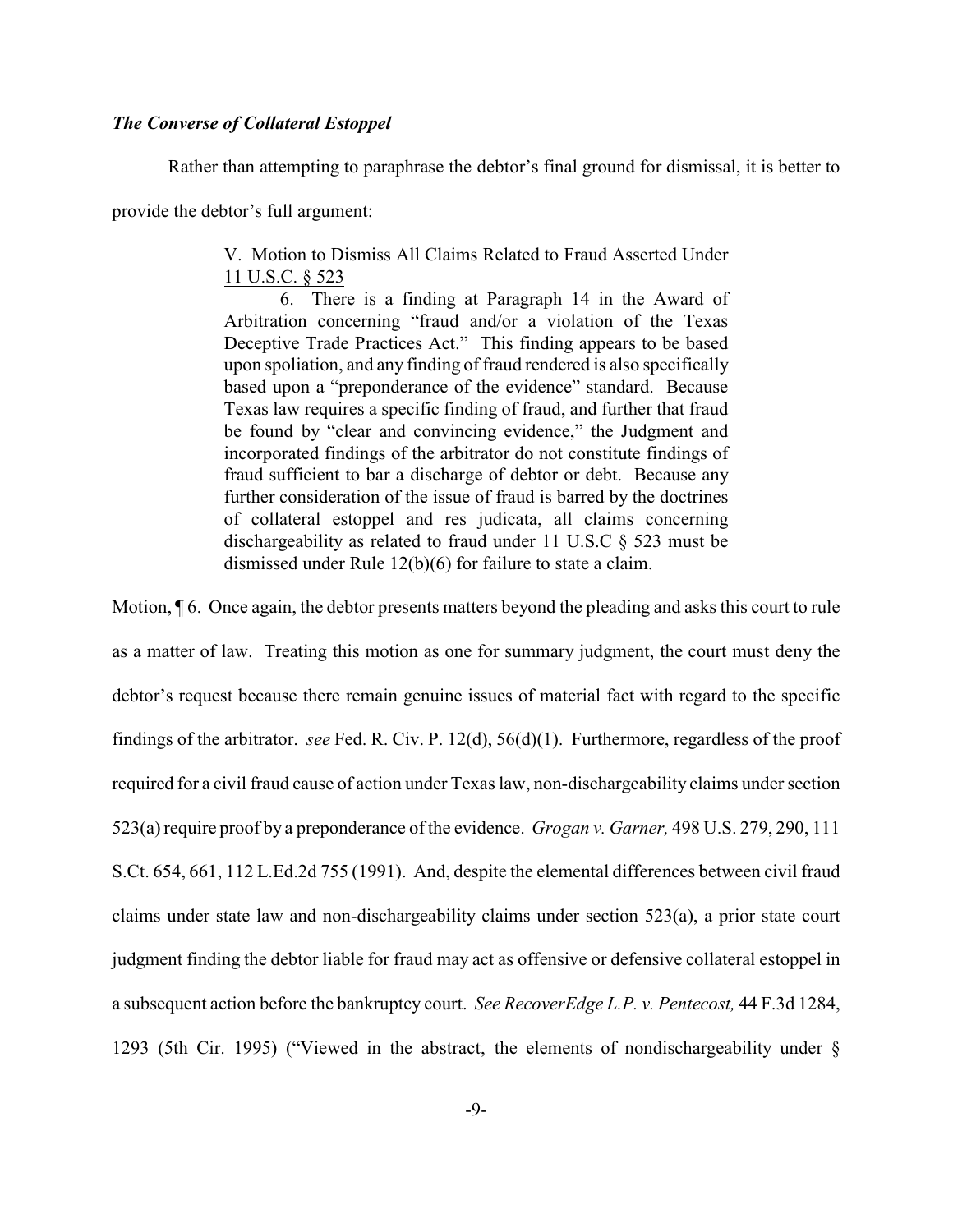$523(a)(2)(A)$  are sufficiently distinct from the elements of civil conspiracy to defraud to suggest that a jury verdict in a conspiracy to defraud case would not ordinarily preclude a determination of nondischargeability under  $\S 523(a)(2)(A)$ . We therefore agree with RecoverEdge that the traditional elements of nondischargeability under  $\S$  523(a)(2)(A) are not identical to the elements of a civil conspiracy to defraud. *However, we do not compare the issues in the abstract, and in this case, the specific nature of the RTC's nondischargeability claim against Carpenter has made what might otherwise be distinct issues identical.*") (emphasis added). In this case, the debtor argues the converse of *RecoverEdge* — that is, the debtor contends that *absence* of a specific finding of fraud in the arbitration award precludes the plaintiff from re-litigating the fraud issue under section  $523(a)(2)(A)$ . The debtor's logic, however, is severely flawed.<sup>8</sup> Collateral estoppel can only apply if the arbitration award *did* make a specific finding and that finding was necessary to the judgment or award.<sup>9</sup> If the debtor is correct that the arbitration award contains no specific finding of fraud, it does not follow that the plaintiff is precluded from presenting her case for fraud; it only means that she may not apply offensive collateral estoppel to preclude the debtor from defending the issue. The court, however, does not reach the issue at this time in light of the remaining fact issues.

 $8$  The fallacy of the debtor's logic is best analogized as follows: If this court resides in San Antonio and San Antonio is the capital of Texas, then this court must reside in Texas. It turns out that this court *does* reside in San Antonio, but that San Antonio is not the capital of Texas. Under the debtor's logic, this court could not reside in Texas. But that is an absurd conclusion because we know that San Antonio does not have to be the capital of Texas for it to reside in Texas. Likewise, the plaintiff may establish fraud under section 523(a) without the application of collateral estoppel.

 $9$  The plaintiff may use a specific finding of fraud against the debtor as collateral estoppel, if she is able to show that the prerequisites of collateral estoppel are met. And the debtor may use collateral estoppel defensively, *if* he proves that the arbitration panel *actually decided* the fraud issue in his favor.